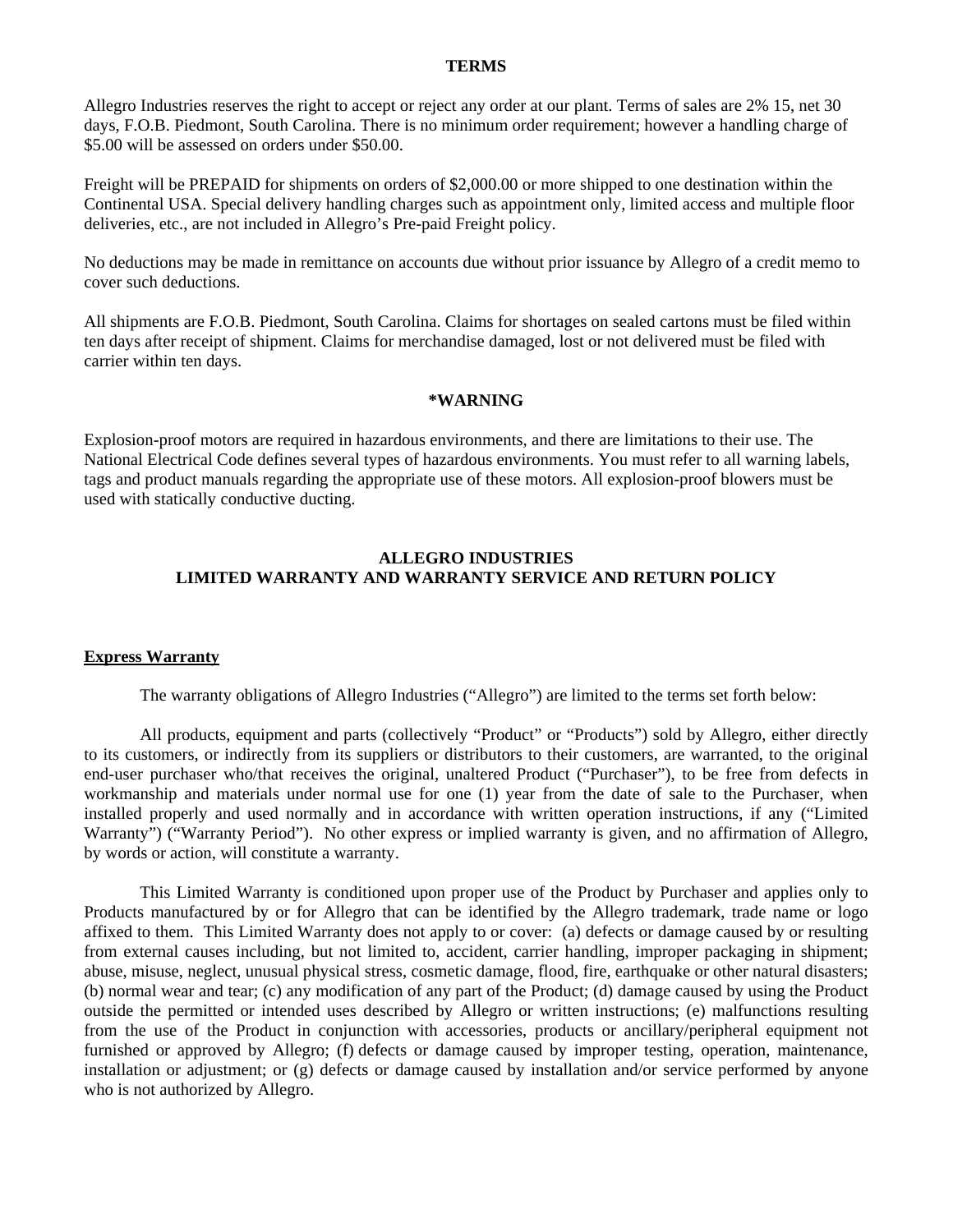Each Purchaser agrees and acknowledges that the use, installation and/or operation of the Products shall be at Purchaser's own risk and may result in severe injury, death and/or damage to persons or real and/or personal property.

No Allegro supplier, distributor, officer, agent or employee is authorized to make any modification, extension, change or amendment to this Limited Warranty without the express prior written consent and authorization by the President of Allegro.

Allegro reserves the right to make improvements or changes to its Products at any time, without incurring any obligation to Purchasers, suppliers, distributors or customers who/that previously purchased Products directly or indirectly from Allegro.

EXCEPT AS SET FORTH IN THE EXPRESS WARRANTY CONTAINED HEREIN, PURCHASER TAKES THE PRODUCT "AS IS." THERE ARE NO EXPRESS OR IMPLIED WARRANTIES OR CONDITIONS BEYOND THOSE STATED IN THIS LIMITED WARRANTY STATEMENT. ALLEGRO DISCLAIMS ALL OTHER WARRANTIES AND CONDITIONS, EXPRESS OR IMPLIED, INCLUDING, BUT NOT LIMITED TO, THE WARRANTY OF MERCHANTABILITY OF THE PRODUCTS AND THEIR FITNESS FOR ANY PARTICULAR PURPOSE.

NOTHING CONTAINED IN ANY WRITTEN INSTRUCTIONS OR WRITTEN INSTRUCTION OR OPERATION MANUAL OR CATALOG SHALL BE CONSTRUED TO CREATE A WARRANTY OF ANY KIND WHATSOEVER WITH RESPECT TO THE PRODUCT.

IN ADDITION, TO THE FULLEST EXTENT PERMISSIBLE BY APPLICABLE LAW, ALLEGRO SHALL NOT BE LIABLE FOR ANY INJURY OR DAMAGE TO PERSONS OR PROPERTY OF ANY KIND, OR FROM ANY LOSS OF TIME, INCONVENIENCE, OR LOSS OF USE, INCLUDING ANY CONSEQUENTIAL, INCIDENTAL OR SPECIAL DAMAGES ARISING DIRECTLY OR INDIRECTLY OUT OF OR IN CONNECTION WITH THE USE, INSTALLATION AND/OR PERFORMANCE OF THE PRODUCT OR PRODUCTS, WHETHER SUFFERED BY SUPPLIER, DISTRIBUTOR, CUSTOMER, PURCHASER OR ANY OTHER PARTY, AND REGARDLESS OF THE LEGAL THEORY UPON WHICH THE CLAIM IS BASED, EVEN IF ALLEGRO HAS BEEN ADVISED OF THE POSSIBILITY OF SUCH DAMAGES. WITHOUT OTHERWISE LIMITING THE FOREGOING, IN NO EVENT SHALL RECOVERY OF ANY KIND AGAINST ALLEGRO BE GREATER IN AMOUNT THAN THE PURCHASE PRICE OF THE PRODUCT. THIS WARRANTY GIVES YOU LIMITED SPECIFIC LEGAL RIGHTS.

## Warranty Service and Return Policy during Warranty Period

The following requirements must be followed before returning any Product or Products to Allegro:

1. All Purchasers must obtain a Return Merchandise Authorization Number ("RMA#") before returning any Product to Allegro. Allegro will refuse to accept any Product returned that does not have the RMA# clearly marked on the outside of the package or box. The Purchaser may obtain this RMA# by telephoning Allegro's Customer Service number at (800) 622-3530, or by requesting it in writing by mailing the written request to Allegro Industries, 1360 Shiloh Church Rd, Piedmont, South Carolina 29673, or by faxing the written request to Allegro Industries at (800) 362-7231, or emailing customer service at custsvc@allegrosafety.com.

2. Upon Allegro's issuance of RMA# for repair to a Distributor, the product must be decontaminated and cleaned to remove any hazardous materials which may have settled on the Product during use. Allegro reserves its rights to refuse, and will refuse, to accept any Product suspected of being contaminated and/or containing any dangerous chemical(s) or material(s), and will return that Product or those Products to the Purchaser, freight collect.